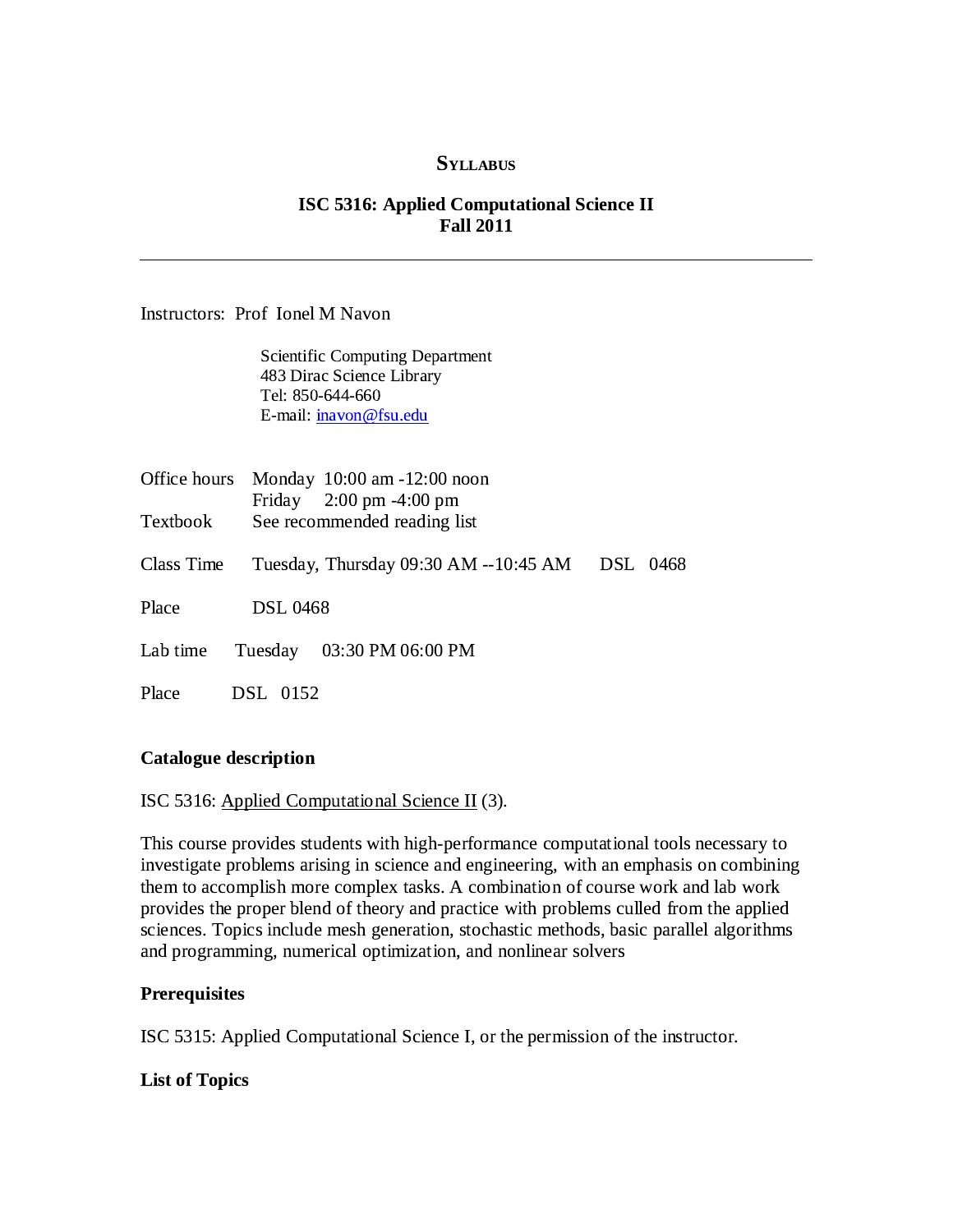The topics covered under this course broadly include: Fourier transforms, parallel computing, numerical solution of partial differential equations, optimization and nonlinear equations and statistical methods.

# Course Objectives

At the end of the course, the students will be able to

- 1. build simple parallel computer programs,
- 2. implement Fast Fourier transform to solve problems computationally,
- 3. use optimization and programming algorithms to solve relevant problems,
- 4. carry out solutions of partial differential equations in 2D (2 spatial dimensions or 1 spatial dimension and time) computationally,
- 5. build statistical models to analysis and solve relevant problems

## Grading & Exam Policy

The student's grade for this course will be determined by his/her performance in homework and lab assignments.

| Homework, including other special assignments: | 50% |
|------------------------------------------------|-----|
| Laboratory work, including reports             | 50% |

There will be six lab assignments. Each assignment will culminate in a written report by the student, complete with summary, introduction, solution, results, tables, figures, and conclusions. Each lab report is due one week past the end of the particular lab sequence. Dates will be confirmed by instructor each time an assignment is given.

Because the laboratory and homework effort is substantial, no mid-term or final exams will be given. The instructors might give short quizzes during the semester.

## Attendance Policy

Students are required to attend all classes unless there is a reason to be absent; please see university rules regarding absence.

Students are responsible for bringing themselves up to date both on subject matter and all other related class activities, e.g., homework assignments, laboratory projects, etc. Students who have to miss a class or more are encouraged to talk to the instructors before and/or after their absence.

## Reading List

- 1. Instructor handouts
- 2. Literature specified by instructors for each section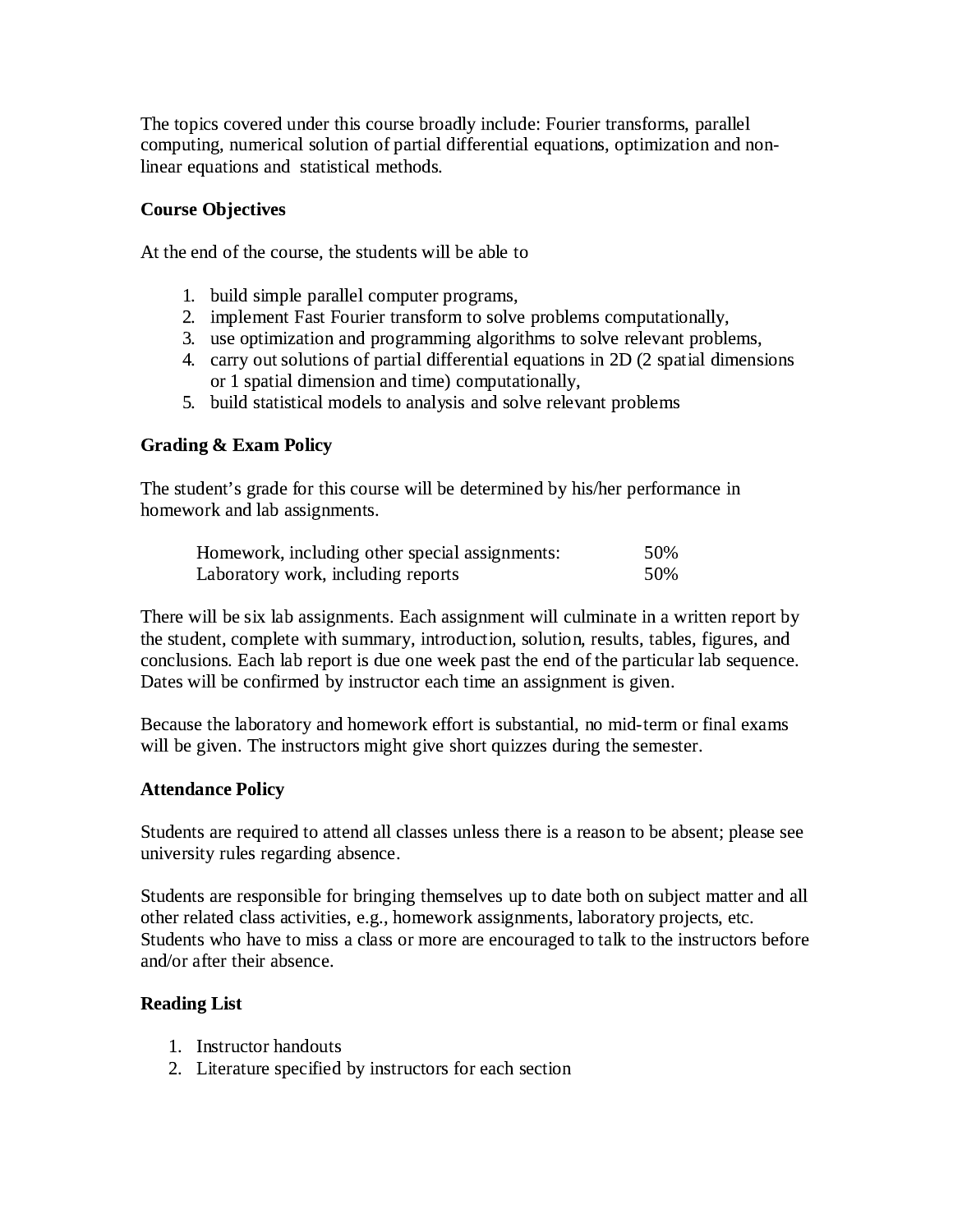All course materials will be posted on the course website.

### Announcements

The instructors will periodically make announcements about homework assignments and due dates, solution, course materials, etc.

# ACADEMIC HONOR POLICY:

The Florida State University Academic Honor Policy outlines the University's expectations for the integrity of students' academic work, the procedures for resolving alleged violations of those expectations, and the rights and responsibilities of students and faculty members throughout the process. Students are responsible for reading the Academic Honor Policy and for living up to their pledge to ". . . be honest and truthful and . . . [to] strive for personal and institutional integrity at Florida State University." (Florida State University Academic Honor Policy, found at http://dof.fsu.edu/honorpolicy.htm.)

## ADA

Students with disabilities needing academic accommodation should:

(1) register with and provide documentation to the Student Disability Resource Center; and

(2) bring a letter to the instructor indicating the need for accommodation and what type. This should be done during the first week of class.

This syllabus and other class materials are available in alternative format upon request.

For more information about services available to FSU students with disabilities, contact the:

Student Disability Resource Center 874 Traditions Way 108 Student Services Building Florida State University Tallahassee, FL 32306-4167 (850) 644-9566 (voice) (850) 644-8504 (TDD) sdrc@admin.fsu.edu http://www.disabilitycenter.fsu.edu/